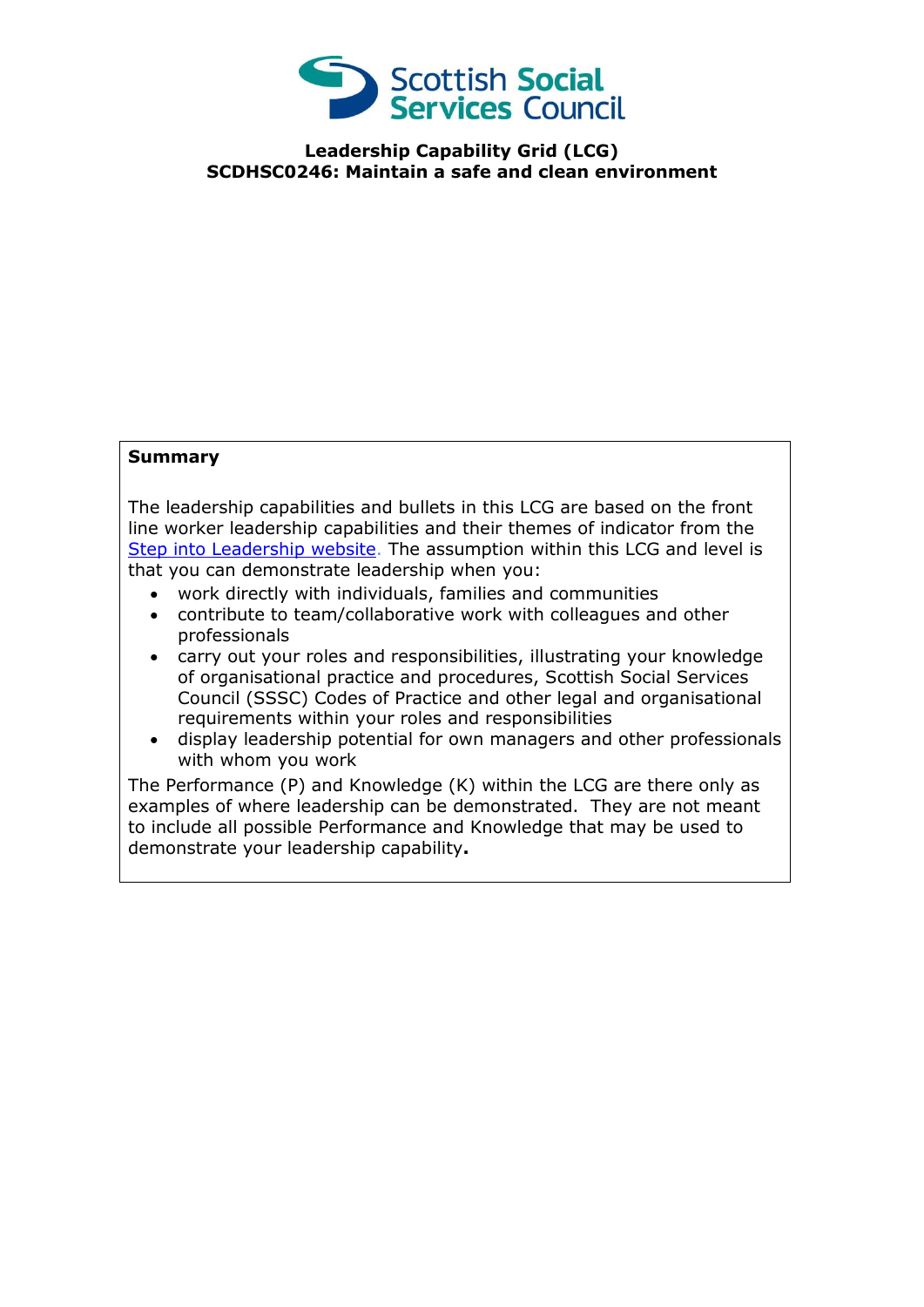

## **Leadership Capability Grid (LCG) SCDHSC0246: Maintain a safe and clean environment**

| Leadership<br>capabilities         | When maintaining a safe and clean environment you can<br>demonstrate leadership capabilities by:                                                                                                                                                                                                                                                                                                                                                                                                                                                                                                                                                                                                                                                                                                                                                                                                                                                                                                                                                                                                                                                                                    |
|------------------------------------|-------------------------------------------------------------------------------------------------------------------------------------------------------------------------------------------------------------------------------------------------------------------------------------------------------------------------------------------------------------------------------------------------------------------------------------------------------------------------------------------------------------------------------------------------------------------------------------------------------------------------------------------------------------------------------------------------------------------------------------------------------------------------------------------------------------------------------------------------------------------------------------------------------------------------------------------------------------------------------------------------------------------------------------------------------------------------------------------------------------------------------------------------------------------------------------|
| <b>Vision</b>                      | Providing a vision for individuals, families, communities, colleagues and<br>your organisation when you:<br>• See how best to make a difference when actively preparing,<br>undertaking and reviewing activities, supporting individuals (P3, 4, 6,<br>8, 10, 11, 20, 22; K1-7, 14, 15), accessing and using related<br>information $(P1, 2)$ , using observation and feedback $(P9, 10)$ ,<br>seeking advice (P19)<br>• Communicate and promote ownership of the vision when working<br>with individual (P3, 4, 6, 8, 10, 11, 20, 22; K1-5, 14, 15), working<br>with others ( $P17-20$ ; K10, 11) and recording and reporting ( $P13$ , 16)<br>• Promote social service values when working with individuals ( $P3$ , 4,<br>6, 8, 10, 11, 20, 22; K 1-7, 14, 15), observing and evaluating (P7,<br>9,12), working with others ( $P17-20$ ; K10, 11) and when recording<br>and reporting $(P13, 16)$<br>• See the bigger picture when demonstrating knowledge and practice of<br>organisational, local and national policies and procedures (K1-7, 14,<br>15) reviewing and evaluating activities (P8-12) and identifying and<br>implementing change to activities (P17, 18, 20-22) |
| Self-<br>leadership                | Displaying self leadership when you:<br>Demonstrate and adapt leadership when supporting individuals<br>prepare for and undertake the activities ( $P3-6$ ; K1-7), reviewing<br>activities ( $P8-12$ , 15, 17) and overcoming barriers ( $P18$ , 19)<br>• Improve own leadership by seeking advice $(P19)$<br>• Take intelligent risks when supporting individuals to prepare for $(P3,$<br>4; K1-7, 14, 15) and carry out the activity (P5, 6; K8, 9) and when<br>reviewing the effectiveness including changes needed (P8-12, 15, 17,<br>$20-22)$<br>• Demonstrate and promote resilience when adapting practice and<br>overcoming barriers (P8-12; 15, 17-22; K1-5, 10-12)<br>• Challenge discrimination and oppression $(K 1-5)$                                                                                                                                                                                                                                                                                                                                                                                                                                                |
| <b>Motivating</b><br>and inspiring | Motivating and inspiring others when you:<br>Inspire people by personal example ( $P$ 3, 4, 8, 10, 11, 17-20, 22; K1-<br>5, 8, 14, 15)<br>• Recognise and value the contribution of others (P3, 4, 6, 8, 10, 11,<br>17; $K10, 11$<br>• Support the creation of a learning and performance culture with<br>individuals and others ( $P8-12$ , 17-20; $K1-7$ )                                                                                                                                                                                                                                                                                                                                                                                                                                                                                                                                                                                                                                                                                                                                                                                                                        |
| <b>Empowering</b>                  | Empowering people when you:<br>• Enable leadership at all levels (P3, 4, 8-12, 15, 17, 18, 20-22; K8-9,<br>$16 - 20$<br>• Support the creation of a knowledge and management culture by<br>seeking and providing information to enable understanding (P4, 8-12,<br>17-19; K16-20, 23, 39)<br>• Promote professional autonomy (P5, 6, 8, 10-12, 15; K16-20, 23-25)                                                                                                                                                                                                                                                                                                                                                                                                                                                                                                                                                                                                                                                                                                                                                                                                                   |